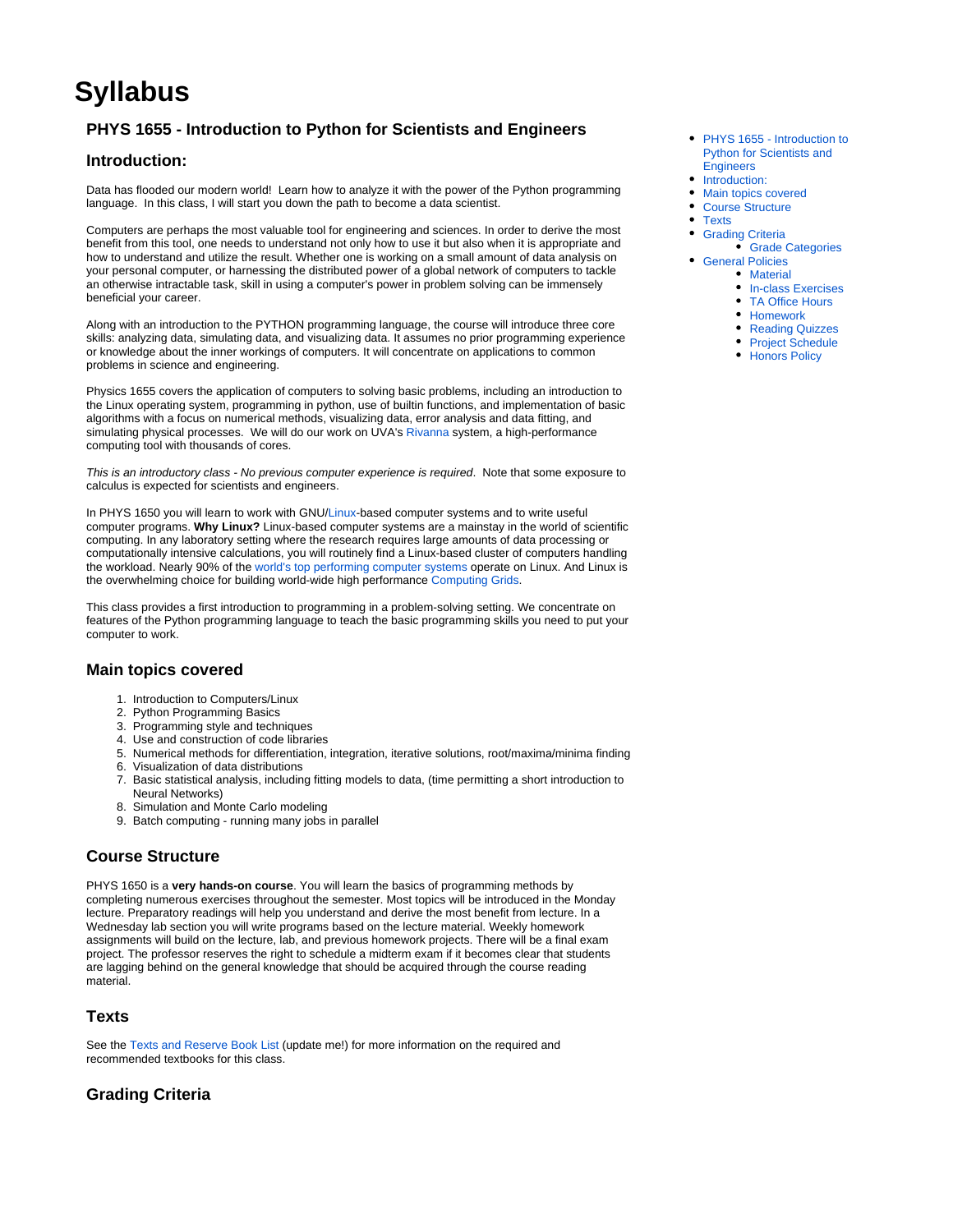Lab attendance and participation is an important part of this class. A short exercise or quiz may precede some labs or classes. There will sometimes be short assignments to accompany the course reading assignments.

## <span id="page-1-0"></span>**Grade Categories**

The breakdown of grading categories will be as follows:

- Lab/class participation and quizzes (up to 20% may be in-class quizzes and/or pre-class reading quizzes): 40%
- Homework assignments: 40%
- Final exam project 20%

Absolute grading scale:

| A | 90-100 (A-: 90-92, A+: >97   |  |
|---|------------------------------|--|
| B | 80-90 (B-: 80-82, B+: 87-90) |  |
| C | 70-80 (C-: 70-72, C+: 77-80) |  |
| D | 60-70 (D-: 60-62, D+: 67-70) |  |
|   | <60                          |  |

With enough effort everyone can do well in this course - grades will not be curved down! Complete all assignments and you should do well.

# <span id="page-1-1"></span>**General Policies**

#### <span id="page-1-2"></span>**Material**

Each student is responsible for all course information announced in the lecture or labs, posted on the class website, or sent via email – **pay attention to your email**!

#### <span id="page-1-3"></span>**In-class Exercises**

Each student must participate in in-class exercises. Work is to be turned in on Collab by noon on the following day. You **must be on time** and attend (discuss illness with the professor, and a remote option can be made available). Time is limited in the class meetings. Make sure to submit class work to Collab. Your score for participation in lab will be partially based on this.

**Missed Course Policy:** There will be no makeup sessions. We allow two missed In-class activities for any reason (illness, emergency, schedule conflicts, etc.) Each additional missed session will result in a 5% penalty on the participation portion of the grade. Note that up to 35% of your course grade is based off participation. You course grade will suffer for poor attendance or participation!

#### <span id="page-1-4"></span>**TA Office Hours**

We will provide a few TA office hours a week for help working on your assignments. Times will be posted here (update me!).

## <span id="page-1-5"></span>**Homework**

The homework will mainly consist of writing computer programs and submitting your final work electronically for grading via Collab. Homework will generally be assigned on Wednesdays and will be due the following Wednesday. Read homework assignments carefully. All work must be submitted following the instructions properly. Late homework will not be accepted. A common electronic submission deadline will precede the start of the Wednesday course meeting. **Lack of computer availability or network disruption will not be accepted as valid excuses for late assignments**. Start your work early for each assignment! The homework deadlines will be strictly enforced. If you are unable to complete a particular assignment on time, you should submit any partial solutions for credit, then study the posted solutions for that assignment and move on to the following week's work. Homework grading questions should be addressed initially through your TA.

### <span id="page-1-6"></span>**Reading Quizzes**